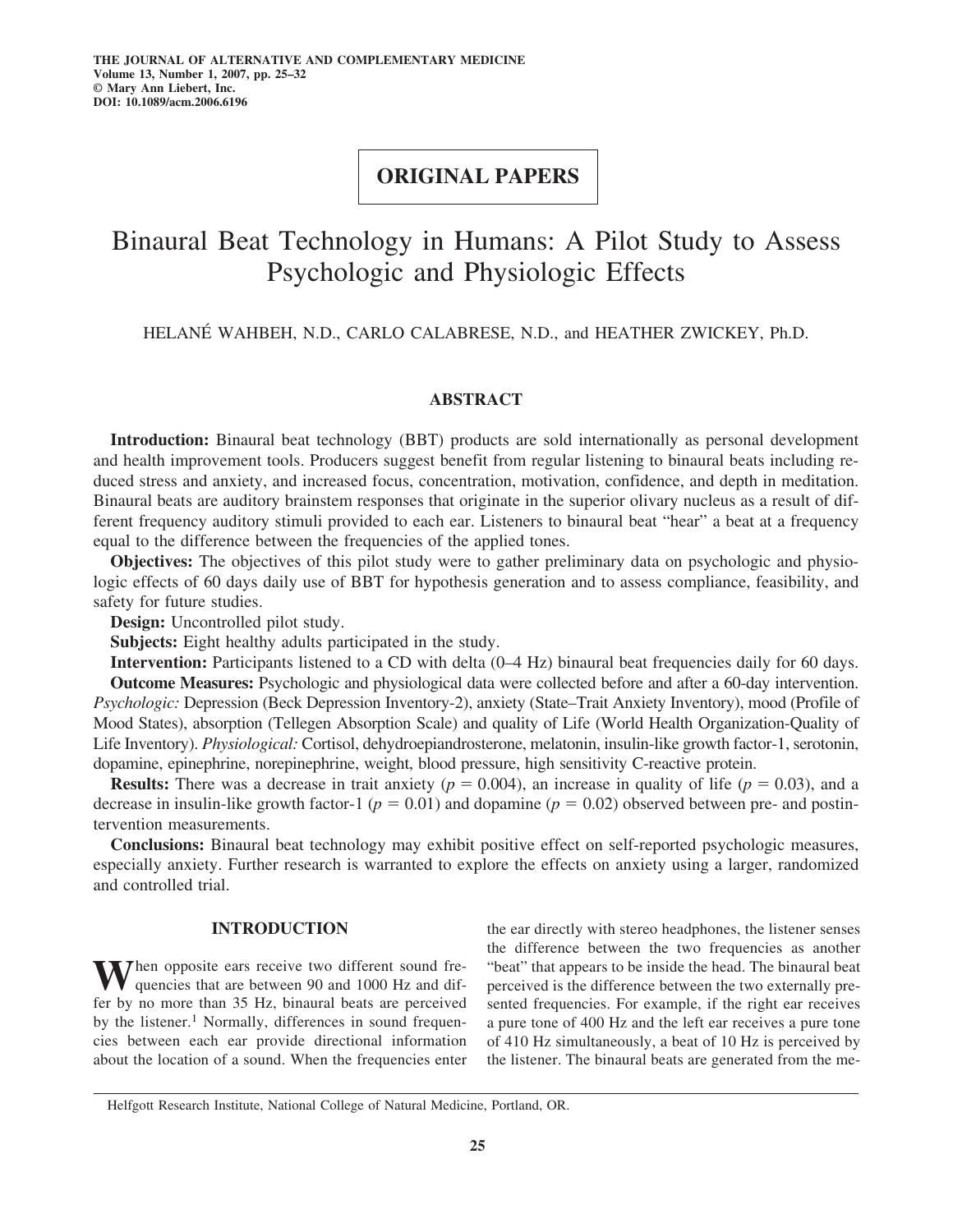dial superior olivary nucleus, a small mass of gray matter in the ventral part of the pons reticular formation, which is responsible for contralateral integration of the auditory system.2–4

The application of binaural beat technology (BBT) relies on its purported ability to entrain brain wave activity. For example, if a person listened to binaural beats at 10 Hz, they should have an increase in brain wave activity at 10 Hz.<sup>3</sup> Studies conducted on BBT suggest many applications (Table 1).<sup>5–23,\*</sup> However, many of these studies are poorly reported, contain methodologic flaws such as inappropriate listening devices and unvalidated measures, and are not peer reviewed. The well-designed studies have not been replicated. The simple design and small sample size were chosen to collect preliminary data for a larger, randomized, and controlled trial on a specific health outcome. In order to focus future BBT clinical studies, this study examined the psychologic and physiologic outcomes of suggested benefit with more rigorously conducted and reported methods than previously applied.

\*Slocum D. An evaluation of the effects of relaxation training on the subjective experience of chronic fatigue syndrome. Unpublished dissertation, 2002.

## **26 WAHBEH ET AL.**

## **MATERIALS AND METHODS**

## *Study design*

The study was an uncontrolled pilot of daily BBT use for 60 days. Outcome measures were collected before and after the 8-week intervention.

## *Subjects*

The protocol was approved by the Institutional Review Board at the National College of Natural Medicine (NCNM). Subjects from the general public were recruited in the Portland, Oregon metropolitan area and included men and women, between the ages of 18 and 65, who were naïve to BBT and who consented to participate. Exclusion criteria included pregnancy, history of major neurologic or psychiatric disorder, inability to sit quietly for up to 1 hour a day, and having heard BBT previously. Fifteen interested people were screened within 2 weeks to enroll 8 healthy white subjects (7 women, 1 man; ages 28–68; mean age 42.75).

### *Schedule*

Each volunteer provided consent and was given a home saliva collection kit. The following morning at 6 AM, the

| Author                                          | Study<br>design | Participants                         | n   | Simple/<br>complex<br>freq | Source<br>freq<br>stated | <b>BBT</b> frequency | <i><b>Outcome measures</b></i>      |
|-------------------------------------------------|-----------------|--------------------------------------|-----|----------------------------|--------------------------|----------------------|-------------------------------------|
| Akenhead, undated <sup>5</sup>                  | <b>UCT</b>      | Healthy adults                       | 13  | Complex                    | N                        | <b>NR</b>            | Concentration, relaxation           |
| Atwater, 2001 <sup>6</sup>                      | <b>UCT</b>      | Healthy adults                       | 40  | Complex                    | Y                        | Alpha/delta          | <b>EEG</b>                          |
| Brady, 20007                                    | <b>UCT</b>      | Healthy adults                       | 6   | Complex                    | N                        | Theta                | Hypnotic susceptibility, EEG        |
| Dabu-Bondoc, 2003 <sup>8</sup>                  | <b>RCT</b>      | Surgery patients                     | 60  | Complex                    | N                        | <b>NR</b>            | Anesthesia                          |
| Foster, 1990 <sup>9</sup>                       | <b>RCT</b>      | Healthy adults                       | 60  | Complex                    | N                        | Alpha                | <b>EEG</b>                          |
| Guifoyle, 1996 <sup>10</sup>                    | <b>RCT</b>      | Developmentally<br>disabled adults   | 20  | Complex                    | N                        | <b>B</b> eta         | Memory, focus, attention            |
| Hiew, 1995 <sup>11</sup>                        | <b>CT</b>       | College students                     | 19  | Complex                    | N                        | <b>NR</b>            | Creativity                          |
| Karino, 2004 <sup>12</sup>                      | <b>UCT</b>      | Healthy adults                       | 6   | Simple                     | Y                        | Delta                | <b>MEG</b>                          |
| Kennerly, undated<br>Dissertation <sup>13</sup> | <b>RCT</b>      | College students                     | 50  | Complex                    | N                        | <b>B</b> eta         | Memory                              |
| Kliempt, 1999 <sup>14</sup>                     | <b>RCT</b>      | Surgery patients                     | 76  | Complex                    | N                        | <b>NR</b>            | Amount anesthesia used              |
| Lane, 1998 <sup>15</sup>                        | COC             | Healthy adults                       | 29  | Complex                    | Y                        | Beta/theta/delta     | Mood, vigilance                     |
| Le Scouarnec, $2001^{16}$                       | <b>UCT</b>      | Anxious adults                       | 15  | Complex                    | N                        | Delta/theta          | Anxiety                             |
| Louis, 1993 <sup>17</sup>                       | <b>UCT</b>      | Sleeping<br>disorders                | 5   | Complex                    | $\mathbf N$              | <b>NR</b>            | Sleeping quality                    |
| Masluk, 1999 <sup>18</sup>                      | <b>UCT</b>      | Healthy adults                       | 160 | Complex                    | N                        | <b>NR</b>            | Number of experiences               |
| Morris, 1996 <sup>19</sup>                      | <b>UCT</b>      | Developmentally<br>disabled children | 20  | Complex                    | N                        | <b>NR</b>            | <b>Behavior</b>                     |
| Padmanabhan, 2005 <sup>20</sup>                 | <b>RCT</b>      | Surgery patients                     | 108 | Simple                     | N                        | Delta                | Anxiety                             |
| Sadigh, undated <sup>21</sup>                   | <b>OCT</b>      | Healthy adults                       | 3   | Complex                    | N                        | NR.                  | <b>EEG</b>                          |
| Schwarz, 2005 <sup>4</sup>                      | <b>UCT</b>      | Healthy adults                       | 18  | Simple                     | Y                        | Gamma                | <b>EEG</b>                          |
| Slocum, undated<br>dissertation <sup>a</sup>    | <b>UCT</b>      | Chronic fatigue                      | 90  | Simple                     | N                        | Delta                | Chronic fatigue symptom<br>severity |
| Stevens, $2003^{22}$                            | <b>RCT</b>      | College students                     | 27  | Complex                    | Y                        | Theta                | Hypnotic susceptibility, EEG        |
| Sanders, 1997 <sup>23</sup>                     | <b>CT</b>       | Alcoholics                           | 9   | Complex                    | N                        | <b>NR</b>            | Depression                          |

|  |  |  | TABLE 1. BINAURAL BEAT TECHNOLOGY (BBT) STUDIES |  |  |
|--|--|--|-------------------------------------------------|--|--|
|--|--|--|-------------------------------------------------|--|--|

a See \* footnote on this page.

UCT, uncontrolled trial; RCT, randomized controlled trial; CT, controlled trial; COC, crossover controlled trial; OCS, observational case series; NR, not reported; EEG, electroencephalogram.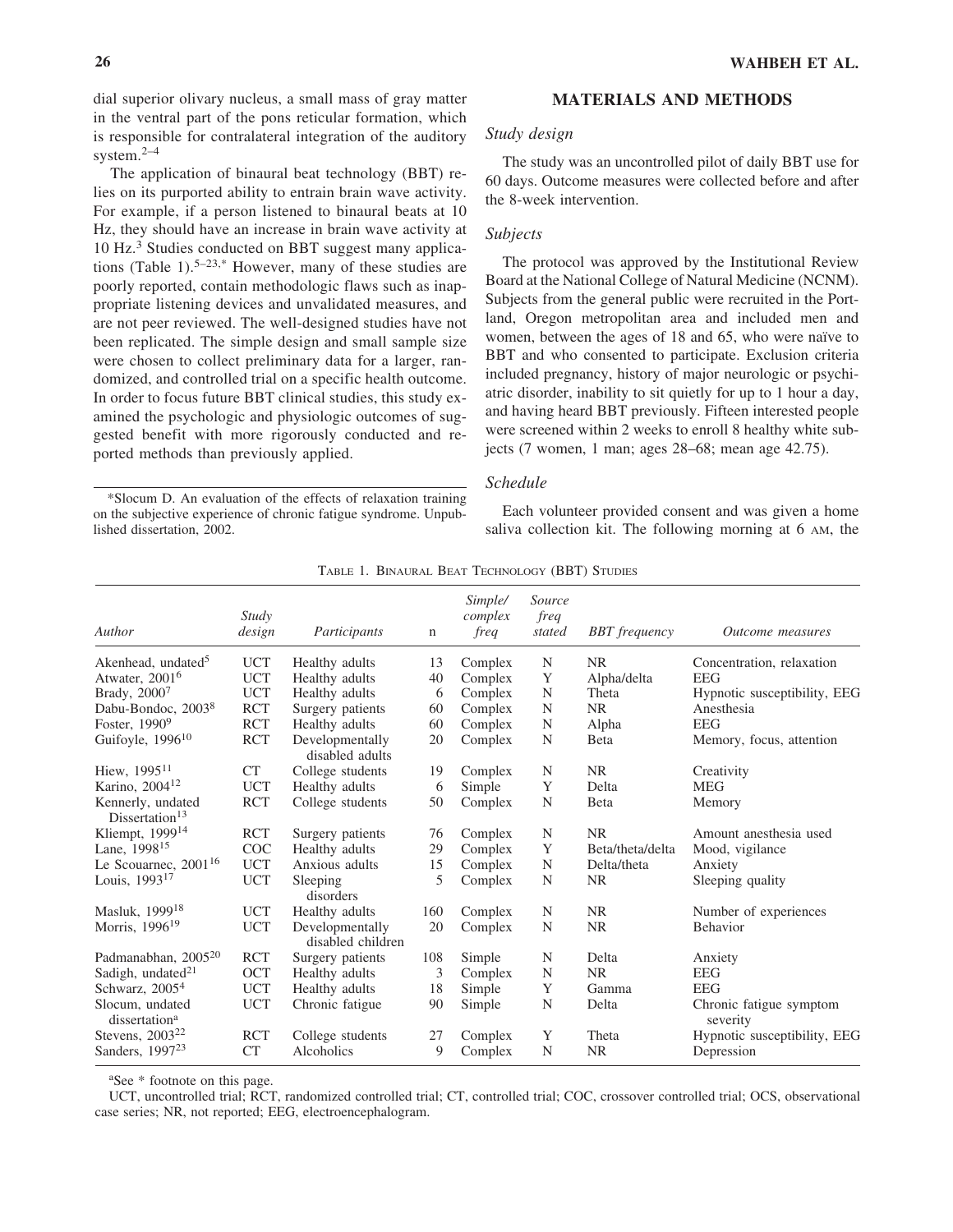## **PILOT STUDY ON BINAURAL BEAT EFFECTS 27**

participant collected a saliva sample and returned to the clinic in the afternoon where he or she returned their saliva sample, completed self-report psychologic questionnaires, had a blood draw, and received additional laboratory kits for home collection. The next day the participant collected saliva at waking, noon, 5 PM, and 10 PM, urine 2–3 hours after waking, and then mailed their collection kits back to the Helfgott Research Institute, NCNM. Participants then began listening to the CD daily for 60 days. After the intervention period, the same collection schedule as baseline ensued. Subjects were called weekly to collect compliance and adverse events data.

#### *Intervention*

The auditory stimulus was the Centerpointe Research Institute (Beaverton, Oregon) Holosync Introductory CD consisting of 60 minutes of BBT with an overlay of sound resembling rain and bells. The binaural beat begins in the beta frequency range (10 Hz) and decreases incrementally until reaching the delta frequency range (2.5 Hz), where it remains for 40 minutes. Each participant was instructed to listen with stereo headphones for 30 minutes a day for 14 days and 60 minutes a day for an additional 46 days, sitting upright with eyes closed according to producer instructions.

#### *Psychologic outcome measures*

Psychologic outcomes included depression (Beck Depression Inventory-2 [BDI-2]), anxiety (State–Trait Anxiety Inventory),<sup>24</sup> mood (Profile of Mood States), absorption (Tellegen Absorption Scale) and quality of life (World Health Organization–Quality of Life Brief) scales. The Profile of Mood States questionnaire (POMS) contains six subscales: Tension–Anxiety, Depression–Dejection, Fatigue–Inertia, Anger–Hostility, Vigor–Activity, and Confusion–Bewilderment.25 The Tellegen Absorption Scale (TAS) examines absorption or "the openness to absorbing and self-altering experiences," which is the most studied correlate of hypnotizability.26 The questionnaires were completed by the participants at baseline and endpoint visits. Subjects also completed a daily listening log for 60 days. Psychologic questionnaires were scored by the lead author.

#### *Physiologic outcome measures*

Physiologic outcome measures included cortisol, dehydroepiandrosterone (DHEA), melatonin, insulin-like growth factor 1 (IGF-1), serotonin, dopamine, norepinephrine, epinephrine, high-sensitivity C-reactive protein (hsCRP), weight, and blood pressure. Blood was drawn at the NCNM clinic laboratory for hs-CRP and IGF-1 measurement. Blood was centrifuged, and serum was separated and frozen in a  $-20^{\circ}$ C freezer before shipment to the appropriate processing laboratory. Five saliva samples and one urine sample

were collected for each evaluation (Saliva Day 1: 6 AM, Day 2: waking, noon, 5 PM, and 10 PM; Urine Day 2: 2–3 hours after waking). Blood was analyzed for hsCRP at Rhein Consulting Laboratories (Portland, Oregon). Six AM saliva samples were analyzed for melatonin values using enzymelinked immunoassay by Neuroscience, Inc. (Osceola, Wisconsin). Waking, noon, 5 PM, and 10 PM saliva samples were analyzed to measure cortisol and DHEA using enzymelinked immunoassay by ZRT Laboratories (Beaverton, Oregon). Dried whole blood via blood spot collection was analyzed to measure IGF-1 by ZRT Laboratories. Urine samples were analyzed to measure serotonin, dopamine, norepinephrine, and epinephrine using enzyme-linked immunoassay by Neuroscience, Inc.

## *Analyses*

All questionnaire scores and laboratory data points were entered into an SPSS 14.0 (Chicago, Illinois) database file where baseline and endpoint measures were compared after testing for normality. Paired *t* tests were conducted to examine significance of relevant changes and correlations were then done for significant values. Linear regressions were performed to test for potential confounding by age, gender, and weight.

## **RESULTS**

#### *Feasibility*

The daily compliance for all participants averaged 94%. There was 100% attendance at scheduled visits, and 100% completion of all questionnaires and biologic samples collection and return.

#### *Safety*

There were no unusual symptoms reported.

#### *Psychologic and physiologic outcome measures*

Four outcomes demonstrated significant changes between pre- and postmeasurements: trait anxiety, quality of life, IGF-1, and dopamine (Table 2). No confounding by age, gender, or weight was observed in these values. Trait anxiety showed a significant decrease  $(p = 0.004)$  (Fig. 1). The quality-of-life measure also demonstrated significant improvement  $(p = 0.03)$  (Fig. 2). The POMS showed a decrease in total mood disturbance, a decrease in tension/anxiety, confusion and fatigue subscale, and an increase in the depression and vigor subscales. No clear or significant trends were observed in epinephrine and norepinephrine (Fig. 3 A, B). There was one participant with an abnormally high baseline serotonin value and a large decrease after the intervention (Fig. 3D). Dopamine, an excitatory neurotransmitter, showed a significant reduction from pre- to post-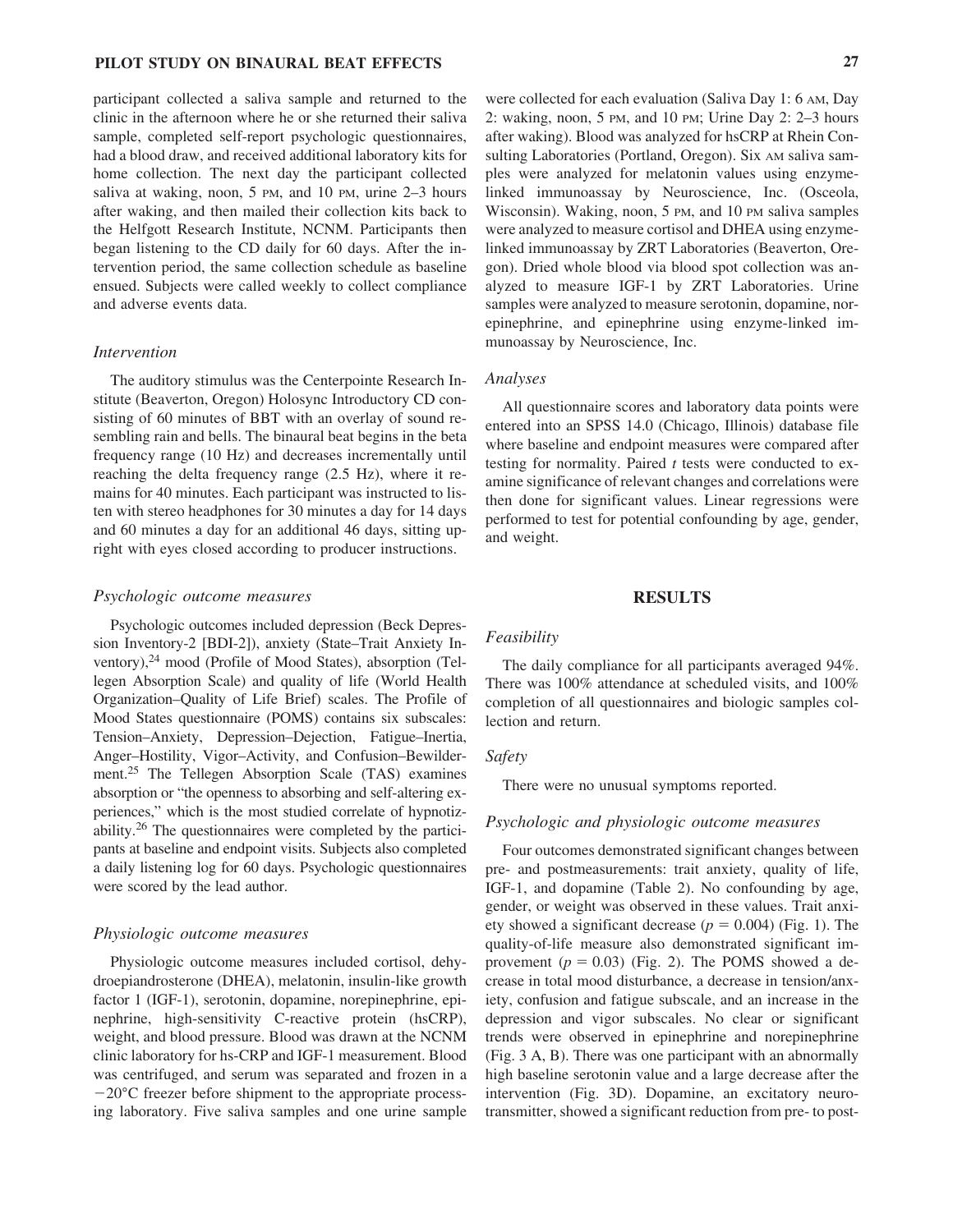| Psychologic<br>outcomes          | <b>Baseline</b><br>mean | Endpoint<br>mean | $p(T \leq t)$<br>two-tail | General outcomes                   | <b>Baseline</b><br>mean | Endpoint<br>mean | $p(T \leq t)$<br>two-tail |
|----------------------------------|-------------------------|------------------|---------------------------|------------------------------------|-------------------------|------------------|---------------------------|
| Depression <sup>1</sup>          | 6.38                    | 5.00             | 0.32                      | Weight pounds                      | 169                     | 170              | 0.43                      |
| State Anxiety <sup>2</sup>       | 32.63                   | 38.88            | 0.11                      | Systole mm Hg                      | 116                     | 122              | 0.23                      |
| Trait Anxiety <sup>2</sup>       | 42.25                   | 33.75            | $0.004**$                 | Diastole mm Hg                     | 74.13                   | 75.50            | 0.67                      |
| Total Mood Disturb <sup>3</sup>  | 24.12                   | 16.62            | 0.20                      | $hsCRPB$ mg/L                      | 1.24                    | 1.05             | 0.47                      |
| Tension/Anxiety <sup>3</sup>     | 10.63                   | 8.75             | 0.39                      | Endocrine outcomes                 |                         |                  |                           |
| Depression $3$                   | 2.38                    | 3.89             | 0.11                      | HPA axis cortisol-am <sup>S</sup>  | $5.64$ ng/mL            | $8.6$ ng/mL      | 0.16                      |
| Vigor <sup>3</sup>               | 12.50                   | 14.50            | 0.21                      | Noon <sup>S</sup>                  | $2.24$ ng/mL            | $1.15$ ng/mL     | 0.53                      |
| Fatigue <sup>3</sup>             | 12.00                   | 8.13             | 0.18                      | $Eve^{S}$                          | $1.29$ ng/mL            | $0.31$ ng/mL     | 0.11                      |
| Confusion <sup>3</sup>           | 7.25                    | 6.88             | 0.71                      | Night <sup>S</sup>                 | $0.28$ ng/mL            | $0.48$ ng/mL     | 0.47                      |
| Anger/Hostility <sup>3</sup>     | 4.38                    | 3.50             | 0.28                      | <b>DHEA</b> <sup>S</sup>           | $11.38$ ng/mL           | $11.22$ ng/mL    | 0.89                      |
| Total Absorption <sup>4</sup>    | 44.50                   | 45.50            | 0.69                      | Pineal: melatonin <sup>S</sup>     | $33.11$ pg/mL           | $29.21$ pg/mL    | 0.47                      |
| Response to stimuli <sup>4</sup> | 11.38                   | 13.25            | 0.08                      | Growth hormone: IGF-1 <sup>B</sup> | $217.75$ ng/mL          | $178.5$ ng/mL    | $0.01**$                  |
| Synesthesia <sup>4</sup>         | 8.50                    | 8.38             | 0.89                      | Nervous outcomes                   | $140.11$ pg/gCr         | $92.14$ pg/gCr   | 0.35                      |
| Enhanced cognition <sup>4</sup>  | 9.38                    | 8.88             | 0.23                      | Serotonin <sup>U</sup>             | 163.10 pg/gCr           | 106.09 pg/gCr    | $0.02**$                  |
| Dissociative <sup>4</sup>        | 9.00                    | 8.00             | 0.23                      | Dopamine <sup>U</sup>              | $40.50$ pg/gCr          | 38.70 pg/gCr     | 0.71                      |
| Vivid reminiscence <sup>4</sup>  | 3.13                    | 3.38             | 0.70                      | Norepinephrine <sup>U</sup>        | $5.74$ pg/gCr           | $4.28$ pg/gCr    | 0.23                      |
| Enhanced awareness <sup>4</sup>  | 3.13                    | 3.63             | 0.52                      | Epinephrine <sup>U</sup>           |                         |                  |                           |
| Quality of life <sup>5</sup>     | 84.63                   | 90.75            | $0.03**$                  |                                    |                         |                  |                           |

TABLE 2. OUTCOME MEASURES AND RESULTS

1, Beck Depression Inventor-2 questionnaire; 2, State–Trait Anxiety Inventory; 3, Profile of Mood States; 4, Tellegen Absorption Scale; 5, World Health Organization–Quality of Life Inventory; B, blood; S, saliva; U, urine. \*\**p* 0.05.

DHEA, dehydroepiandrosterone; hsCRP, high-sensitivity C-reactive protein; HPA, hypothalamic–pituitary–adrenal; IGF-1, insulinlike growth-factor 1.

intervention  $(p = 0.02)$  (Fig. 3C). Melatonin, a hormone released by the pineal gland, showed no change (Fig. 4A). IGF-1 was significantly reduced from pre- to postintervention  $(p = 0.01)$  (Fig. 4B). Four of 33 measures demonstrated significant changes (12%), greater than expected by chance (5%). Because of the small size, multiple comparison procedures (Bonferroni, Tukey) were not conducted as appropriate for the preliminary nature of the study.

There was a weak correlation between the change in trait anxiety scores and change in dopamine values (Spearman's coefficient =  $0.287$ ,  $p = 0.490$ ) and quality of life score (Spearman's coefficient = 0.398,  $p = 0.329$ ). There was also a weak correlation between the change in dopamine values and change in quality-of-life scores (Spearman's coefficient =  $0.216$ ,  $p = 0.608$ ) and IGF-1 values (Spearman's coefficient =  $-0.395$ ,  $p = 0.333$ ). There was a



**FIG. 1.** Trait anxiety significantly decreased. The State–Trait Anxiety Inventory was administered at baseline and after 60 days of intervention and is a 40-item scale completed in 10 minutes or less. It is designed to assess state anxiety, a general anxiety level and trait anxiety, anxiety in a specific situation. Trait anxiety was found to be significantly decreased from baseline to endpoint measures (Baseline mean  $42.25 \pm 9.98$  endpoint mean  $33.75 \pm 10.48$ ,  $p = 0.004$ ). State anxiety remained the same for most participants except for three. (Baseline mean 32.63  $\pm$  10.70, endpoint mean 38.88  $\pm$  12.24,  $p = 0.11$ ). SAI Score, State Anxiety Inventory Score; TAI Score, Trait Anxiety Inventory Score.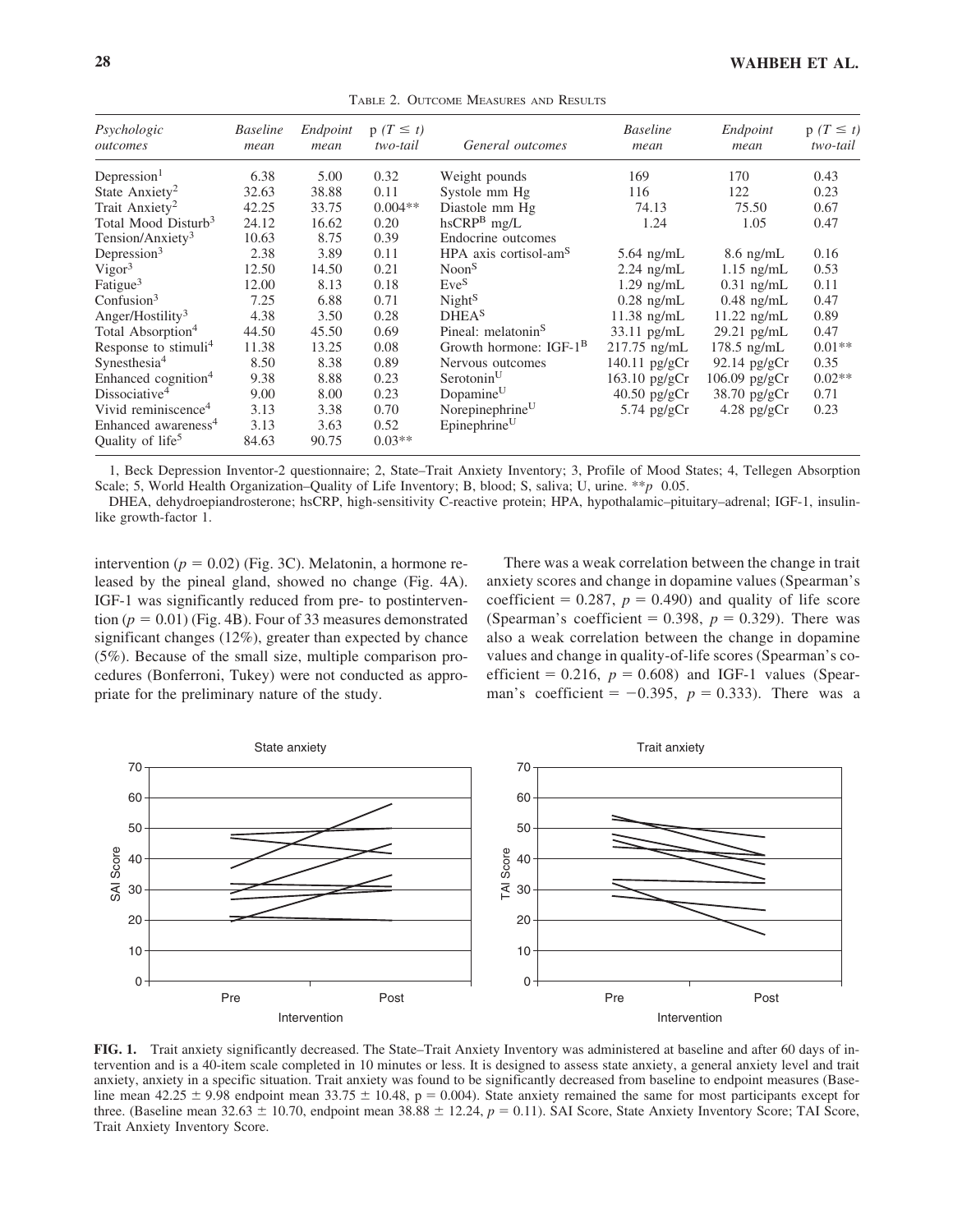

**FIG. 2.** Quality of life significantly increased. The World Health Organization Quality of Life Inventory (WHO-QOLI), a 26-item self-report questionnaire covering physical, psychologic, social, and environmental aspects of quality of life, was administered at baseline and after 60 days of intervention. A significant increase in quality of life was observed in the participants through paired *t* tests (baseline mean  $84.63 \pm 8.58$ , endpoint mean  $90.75 \pm 8.81$ ,  $p = 0.03$ ).

moderate correlation between change in quality-of-life scores and change in IGF-1 values (Spearman's coefficient =  $0.572$ ,  $p = 0.138$ ).

#### **DISCUSSION**

Recruitment of this small sample presented no difficulties. High participant compliance was facilitated by weekly phone and e-mail communication. There appear to be no adverse side effects attributed to listening to binaural beats for 60 days according to subject interview, although safety was assessed in an informal way and long-term safety issues have not been addressed.

Psychologic state changes were observed from baseline to endpoint measurements. A decrease in trait anxiety occurred, reflecting an improvement in the participant's perceived reaction and ability to cope with stress and anxiety in general. The state anxiety score did not change and was a reflection of the participant's stress level at the time of completing the questionnaire, which was done in a medical clinic after a blood draw. The finding of reduced anxiety scores is corroborated by results from other studies.16,20 LeScournaec observed a trend towards reduced anxiety in anxious patients with the use of BBT.<sup>20</sup> Padmanabhan observed a 26.3% reduction in pre-operative anxiety ( $p = 0.001$ ) with surgical patients who listened to BBT prior to surgery.<sup>16</sup> Others have observed increased subjective relaxation in healthy participants with BBT listening as well. $9$ 

Despite the small sample size, there was also a significant improvement in quality of life scores ( $p = 0.03$ ) and a weak correlation between improvements in quality of life and reduction of trait anxiety (Spearman's coefficient  $=$  $0.398$ ,  $p = 0.329$ ). One may argue that relaxation for one hour a day will improve his or her quality of life scores. Appropriate control groups in future protocols can address the relevance of this observation.

IGF-1 was chosen as an outcome measure because of producer's claims that growth hormone levels will rise by listening to BBT in the delta range and thus slow the aging process.<sup>27</sup> Growth hormone is a polypeptide hormone synthesized and secreted by the anterior pituitary gland that stimulates growth and cell reproduction in humans and normally declines with age. $28$  IGF-1 is a stable biologic mediator of growth hormone secreted by the liver in response to the average growth hormone level throughout the day.<sup>27</sup> In our study, there was an observed decrease in IGF-1 and thus growth hormone activity from BBT listening, contrary to producer claims. We also found a moderate correlation between IGF-1 values and quality-of-life scores (Spearman's coefficient =  $0.572$ ,  $p = 0.138$ ). A majority of other studies also report that growth hormone replacement and IGF-1 correlate well with quality-of-life improvement.<sup>29–33</sup> However, we observed that IGF-1 values significantly decreased while anxiety scores and quality-of-life scores improved. Therefore, the anxiety and quality-of-life changes may be mediated by other mechanisms than growth hormone effects.

Dopamine serves as a precursor to norepinephrine and epinephrine and acts as an excitatory neurotransmitter that modulates neuron voltage potentials to favor glutamate activity and neurotransmitter firing. The reduction in dopamine supports the observation of reduced anxiety, and the two measures had a weak correlation (Spearman's coefficient =  $0.287$ ,  $p = 0.490$ ). Other studies have also associated dopamine reduction with anxiety improvements.<sup>34</sup> Even though dopamine had significant reductions, norepinephrine and epinephrine exhibited no effects from the BBT intervention. A 24-hour urine collection and larger sample size may reveal changes in these catecholamines where a spot urine specimen and small sample size did not.

Hypnotic susceptibility and theta brain wave activity has been shown to increase with theta range stimuli in one study.<sup>7</sup> A replication of this study found no such association.<sup>22</sup> Another investigator found that surgery patients who listened to BBT required significantly less fentanyl ( $p <$ 0.001) than surgery patients who listened to classical music or blank tapes.<sup>14</sup> An additional study explored hypnotic depth in patients undergoing surgery and found no effect.<sup>14</sup> Our finding of no significant changes for either the total or factor scores in pre- to postintervention measurements of TAS hypnotizability sheds no light on these contradictory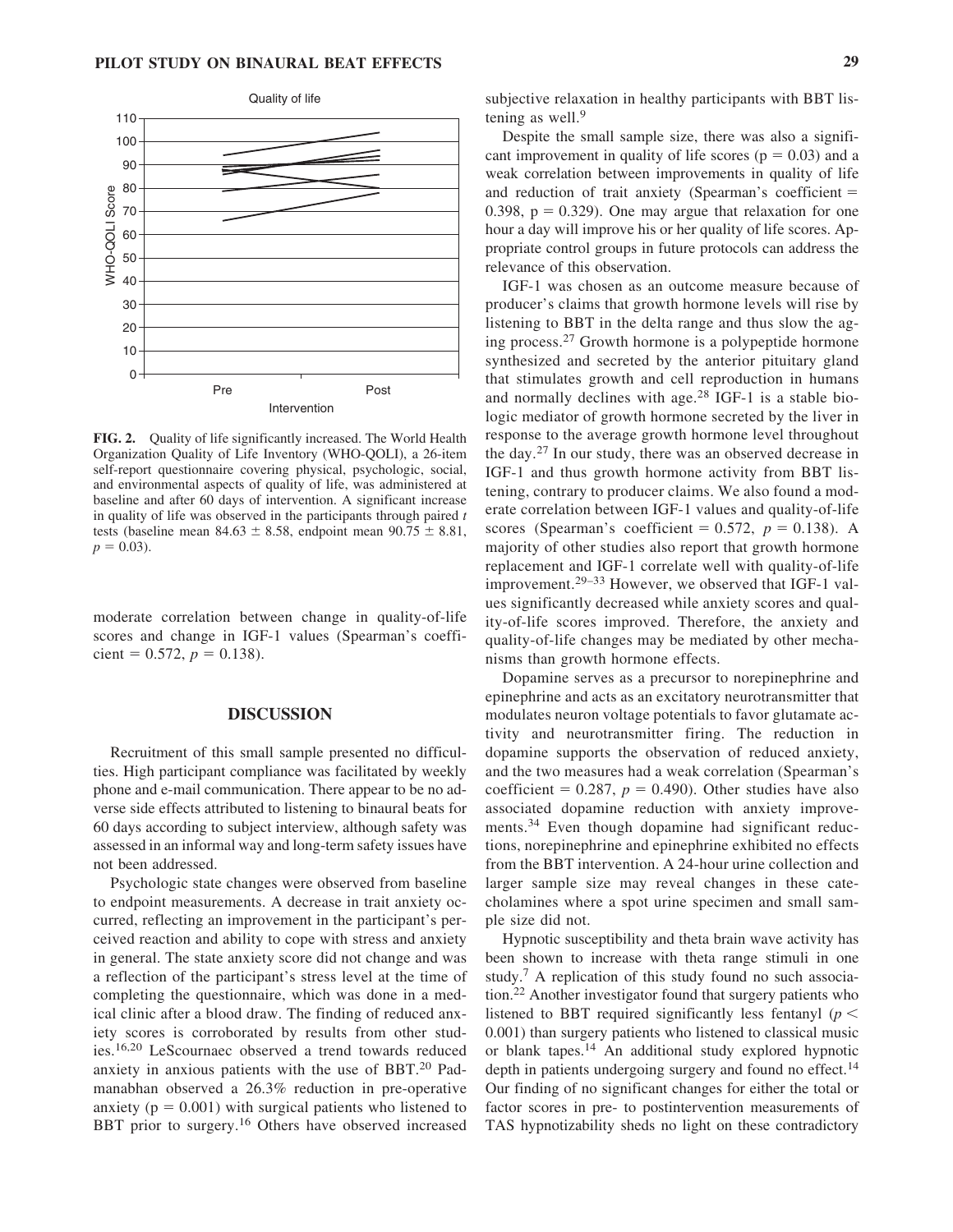

**FIG. 3.** Neurotransmitter changes. Neurotransmitters were measured at their diurnal peak from a urine sample collected 2–3 hours after waking and measured by enzyme-linked immunoassay standardized to creatinine levels. **A:** Six participants had a decrease in epinephrine, although the changes were not significant (baseline mean  $5.74 \pm 1.89$ , endpoint mean  $4.28 \pm 1.96$ ,  $p = 0.23$ ). **B:** Three participants had a decrease in norepinephrine, although the changes were not significant (baseline mean  $40.5 \pm 16.65$ , endpoint mean 38.7  $\pm$  15.27,  $p = 0.7$ ). **C:** Dopamine, an excitatory neurotransmitter, was significantly reduced (baseline mean 163.1  $\pm$  49.73, endpoint mean  $106.09 \pm 24.25$ ,  $p = 0.02$ ). **D:** Serotonin results were not consistent for any participant (baseline mean  $140.11 \pm 133.02$ , endpoint mean  $92.14 \pm 54.90$ ,  $p = 0.35$ ).

findings. We are uncertain why there was no observed change. It may be that delta frequency BBT does not affect hypnotizability. Other investigators used theta BBT or did not report their stimuli frequencies.

In a double-blind crossover control study, Lane reported an improvement in mood (no *p* score reported) and increased focus  $(p = 0.02)$  with beta compared to theta/delta BBT use.15 Our study also reveals a nonsignificant improvement



**FIG. 4.** Endocrine measure demonstrates significant changes. **A:** Melatonin, a pineal hormone associated with sleep cycles, showed no significant change (baseline mean  $33.11 \pm 33.74$ , endpoint mean  $29.21 \pm 25.74$ ,  $p = 0.47$ ). **B:** Insulin-like growth factor-1, a stable marker for growth hormone, showed a significant decrease (baseline mean  $217.75 \pm 69.46$ , endpoint mean  $178.5 \pm 39.64$ ,  $p = 0.01$ ).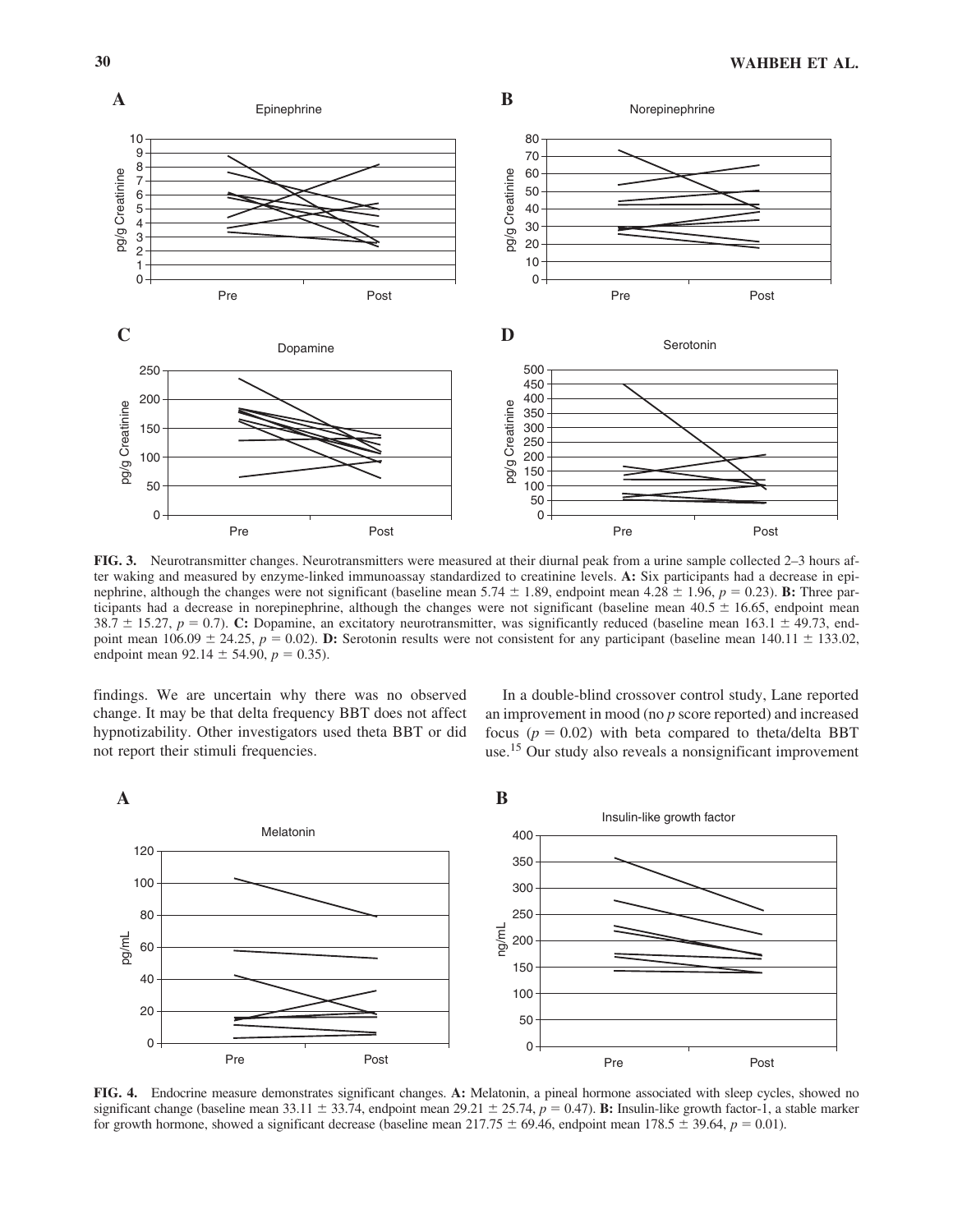in overall mood score  $(p = 0.20)$ . Sanders observed improvements in depressive symptoms  $(p = 0.02)$  in Native American male alcoholics.23 In our study, the mean BDI-2 score decreased nonsignificantly from pre- to postinterven- $\text{tion } (p = 0.32)$  and the POMS mean depression subscale increased nonsignificantly ( $p = 0.11$ ). There is no conclusive evidence from our study that BBT affects depressive symptoms in a healthy population. Although this study is a small exploratory pilot, it provides preliminary data for future studies of BBT on valuable psychologic, endocrine, and nervous system outcome measures.

## **CONCLUSIONS**

In future studies of BBT, scientists must take great care to define the beat frequency used, and implement the appropriate controls. Investigators might consider a control group who sits in a restful state (although blinding would be impossible with such a group) and a control group that listens to the same masking music without binaural beat imbedded within it. This would elucidate the effects of relaxation versus BBT on the psyche. It appears that BBT may exhibit some benefit on self-reported psychologic measures, such as quality of life and anxiety. At this time, BBT warrants larger, randomized, and controlled clinical trials to confirm clinical applicability of treating anxiety.

#### **ACKNOWLEDGMENTS**

The authors would like to thank Centerpointe Research Institute for providing the compact disks, ZRT Labs for providing cortisol, DHEA, and IGF-1 measurements, and Neuroscience, Inc. for reduced measurement of neurotransmitters and melatonin. This study was funded by grants from Centerpointe Research Institute and Helfgott Research Institute, NCNM.

## **REFERENCES**

- 1. Licklider J. On the frequency limits of the binaural beats. *J* Acoust Soc Am 1950;22:468–473.
- 2. Berard DR, Coleman WR, Berger LH. Electrical stimulation of the superior olivary complex can produce cortical evoked potential and behavioral discrimination correlates of pitch perception in the rat. Int J Neurosci 1983;18:87–95.
- 3. Oster G. Auditory beats in the brain. Sci Am 1973;229:94–102.
- 4. Schwarz DW, Taylor P. Human auditory steady state responses to binaural and monaural beats. Clin Neurophysiol 2005;116: 658–668.
- 5. Akenhead J. Enhancing Learning Environments. Alliance, OH: Superintendent of Schools, Marlington School District.
- 6. Atwater FH. Binaural Beats and the Regulation of Arousal Levels. Paper presented at: IANS 11th Forum on New Arts and Science, 2001, Fort Collins, CO.
- 7. Brady B, Stevens L. Binaural-beat induced theta EEG activity and hypnotic susceptibility. Am J Clin Hypn 2000;43:53– 69.
- 8. Dabu-Bondoc S, Drummond-Lewis J, Gaal D, et al. Hemispheric synchronized sounds and intraoperative anesthetic requirements. Anesth Analg 2003;97:772–775.
- 9. Foster DS. EEG and subjective correlates of alpha-frequency binaural-beat stimulation combined with alpha biofeedback. Hemi-Sync J 1990;8:1–2.
- 10. Guifoyle G, Carbone D. The facilitation of attention utilizing therapeutic sounds. Paper presented at: New York State Association of Day Service Providers Symposium; October 18, 1996, Albany, NY.
- 11. Hiew CC. Hemi-sync into creativity. Hemi-Sync J 1995; 13:3–5.
- 12. Karino S, Yumoto M, Itoh K, et al. Magnetoencephalographic study of human auditory steady-state responses to binaural beat. Int Congress Series 2004;1270:169–172.
- 13. Kennerly RC. An empirical investigation into the effect of beta frequency binaural beat audio signals on four measures of human memory. West Georgia College, Carrolton, GA.
- 14. Kliempt P, Ruta D, Ogston S, et al. Hemispheric-synchronisation during anaesthesia: A double-blind randomised trial using audiotapes for intra-operative nociception control. Anaesthesia 1999;54:769–773.
- 15. Lane JD, Kasian SJ, Owens JE, Marsh GR. Binaural auditory beats affect vigilance performance and mood. Physiol Behav 1998;63:249–252.
- 16. Le Scouarnec RP, Poirier RM, Owens JE, et al. Use of binaural beat tapes for treatment of anxiety: A pilot study of tape preference and outcomes. Altern Ther Health Med 2001;7:58–63.
- 17. Louis R. The effect of Hemi-sync on the sleep of hypnoticsaddicted patients. Hemi-Sync J 1993;11:5–6.
- 18. Masluk TJ. Reports of peak- and other experiences during a neurotechnology-based training program, part 2. J Am Soc Psych Res 1999;93:1–98.
- 19. Morris SE. Music and Hemi-Sync® in the treatment of children with developmental disabilities. Open Ear 1996;2:14–17.
- 20. Padmanabhan R, Hildreth AJ, Laws D. A prospective, randomised, controlled study examining binaural beat audio and pre-operative anxiety in patients undergoing general anaesthesia for day case surgery. Anaesthesia 2005;60:874–877.
- 21. Sadigh MR, Kozicky PW. The Effects of Hemi-Sync® on Electrocortical Activity: A Review of Three Empirical Studies. Bethlehem, PA: The Gateway Institute.
- 22. Stevens L, Haga Z, Queen B, et al. Binaural beat induced theta EEG activity and hypnotic susceptibility: Contradictory results and technical considerations. Am J Clin Hypn 2003;45:295–309.
- 23. Sanders GO, Waldkoetter RO. Auditory brain wave stimulation in treating alcoholic depression. Perception Motor Skills 1997;84:226.
- 24. Spielberger CD, Gorsuch RL, Lushene RE. Manual for the State–Trait Anxiety Inventory. Palo Alto, CA: Consulting Psychologists Press, 1970.
- 25. Pollock V, Cho DW, Reker D, Volavka J. Profile of Mood States: The factors and their physiological correlates. J Nerv Ment Dis 1979;167:612–614.